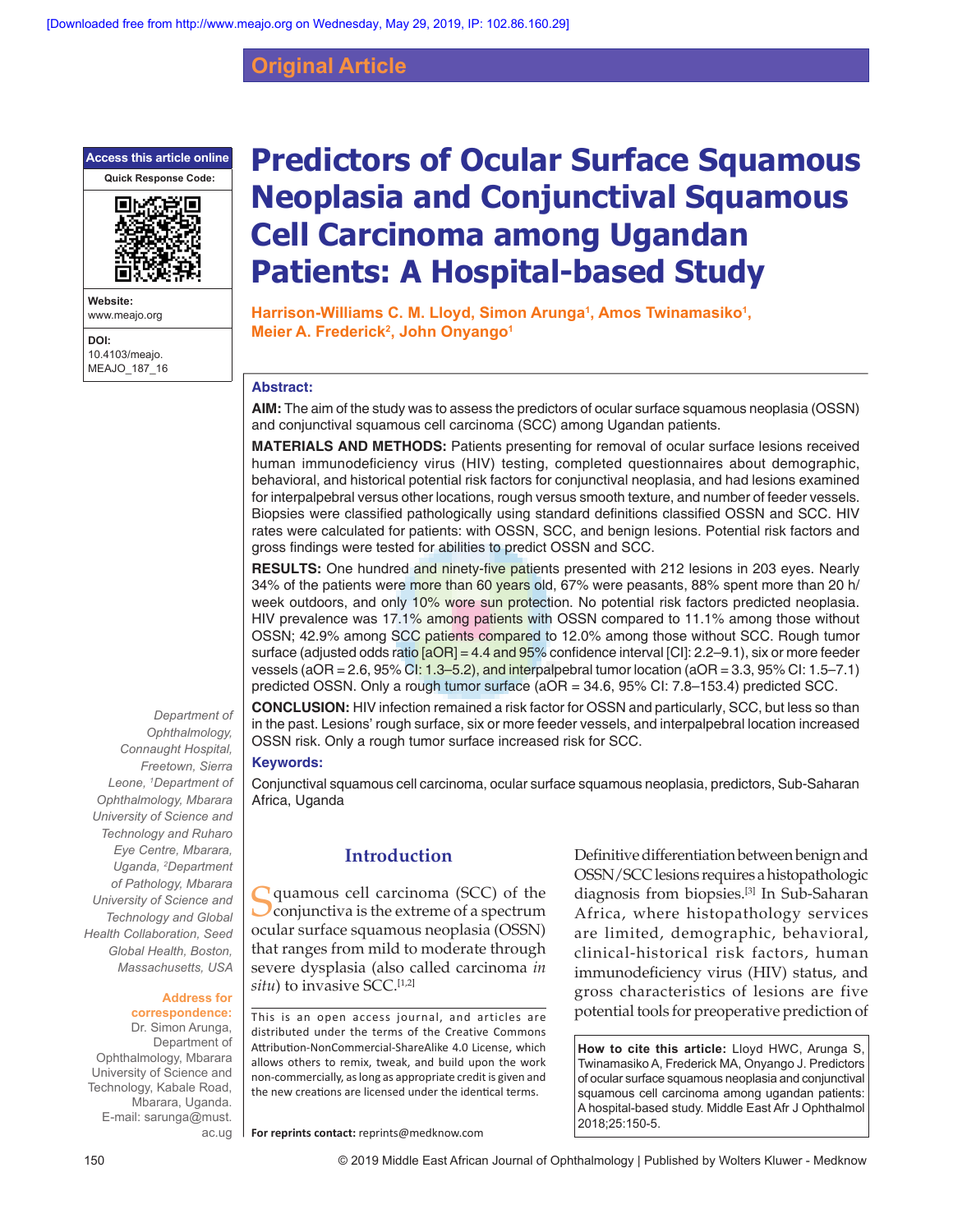biopsies' histological appearances.[4] This study assesses clinical features that distinguish OSSN from non‑OSSN conjunctival lesions. Although there have been several Sub‑Saharan reports on the epidemiology of OSSN, to the best of our knowledge, this was the first study in Uganda to describe clinical predictors of OSSN.[5‑7]

# **Materials and Methods**

#### **Ethics**

The study adhered to the tenets of the Declaration of Helsinki. The Institutional Ethical Review Committee, Faculty Research and Ethics Committee, and Departments of Ophthalmology and Pathology of Mbarara University of Science and Technology (MUST), as well as the Clinical Director of Ruharo Eye Centre all approved the study.

#### **Patients**

All patients at Mbarara University and Referral Hospital Eye Centre and Ruharo Eye Centre, who presented for the removal of conjunctival surface masses between September 2014 and March 2015, were asked to participate in this study. Only patients who did not give informed consent or those scheduled for operations not combined with excisional biopsy (e.g., trabeculectomy) were excluded from the study.

#### **Human immunodeficiency virus testing**

All patients who agreed to participate were counseled about the study's requirement for an HIV test. When HIV tests were confirmed as positive, patients were offered posttest counseling and then referred to the Immune Suppression Syndrome Clinic at Mbarara Regional Referral Hospital or to similar facilities.

#### **Data collection**

# *Demographic and behavioral factors*

Patients responded to demographic questions about: (i) age, divided into five strata of <18, 18–29, 30–49, 50–59, and  $\geq 60$  years, (ii) marital status as single, married, or widowed, (iii) occupation as professionals, business people, manual laborers, peasants, or unemployed, and residential setting as rural versus urban. They also reported on six behavioral risk factors:(i) time spent outdoors/week (0–9,10–19, and ≥20 h), (ii) use of eye protection (brimmed hats/caps or tinted ultraviolet light-protecting spectacles), (iii) exposure to chemicals (petrol, kerosene, herbicides, and insecticides),(iv) number of lifetime sexual partners (1, 2–4, and  $\geq$ 5), (v) alcohol intake (present or absent), and (vi) cigarette smoking (present or absent).

#### *Human immunodeficiency virus status*

HIV status was collected as (i) reported as positive or negative, (ii) tested as positive or negative, and (iii) treated with antiretroviral drugs, co-trimoxazole, both, or neither.

#### *Clinical historical factors*

Five elements from clinical history were sought: (i) presenting symptoms (foreign body sensation, itching, pain, and poor vision), (ii) presenting signs (tumor and bleeding), (iii) previous eye problems (present/absent), (iv) previous eye surgeries (present/absent), and (v) types of previous eye medical treatment (steroid, antibiotic, traditional eye medicine, and unknown).

#### *Physical examination findings*

Twelve results of eye examinations were recorded: (i) visual acuity as  $>$  or  $\langle 6/18 \rangle$  (logMAR 0.4771), (ii) area of conjunctiva affected (interpalpebral vs. noninterpalpebral), (iii) specific locus (site) of mass (limbal, corneo‑limbal, bulbar, forniceal, caruncular, tarsal, or canthal), (iv) mass size estimated in  $mm<sup>2</sup>$  $($  <10, 10–19, and  $\geq$  20 mm<sup>2</sup>), (v) mass shape (flat-topped, undulating [sesamoid], and pedunculated), (vi) extent of mass's pigmentation (pigmented, variegated (mixed), and nonpigmented), (vii) its surface texture (rough or smooth) and presence or absence of (viii) corneal infiltration, (ix) corneal staining, (x) leukoplakia, (xi) number of dilated (feeder) vessels (divided into groups as <6, 6–15, and  $\geq$  16), as well as (xii) presence or absence of lymphadenopathy.

# *Pathologic diagnosis*

All the participants underwent conjunctival excisional biopsies which were then processed at MUST Pathology department. Two pathologists independently interpreted the slides using three categories of a standard classification of OSSN (i): mild or moderate dysplasia,(ii) severe dysplasia or conjunctival intraepithelial neoplasia (CIN) (carcinoma *in situ*), and (iii) SCC.[6] In cases of a disagreement between the two pathologists' diagnoses, the pathologists reviewed the cases in question together, to gain a consensus.

#### **Data analysis**

The STATA 11.0 statistical program (Stata Corp., LLC 4905, Lakeway Drive College Station, Texas, USA) tested four sorts for association with OSSN:

#### *Demographic characteristics*

Demographic characteristics were sex, age, occupation, site of residence, and marital status.

#### *Potential behavioral risk factors*

Potential behavioral risk factors were time outdoors, use or not of eye protection, history of toxic chemical exposures, number of sexual partners, and histories of ever alcohol or cigarette exposure.

#### **Human immunodeficiency virus status**

Human immunodeficiency virus status was whether HIV positive or negative.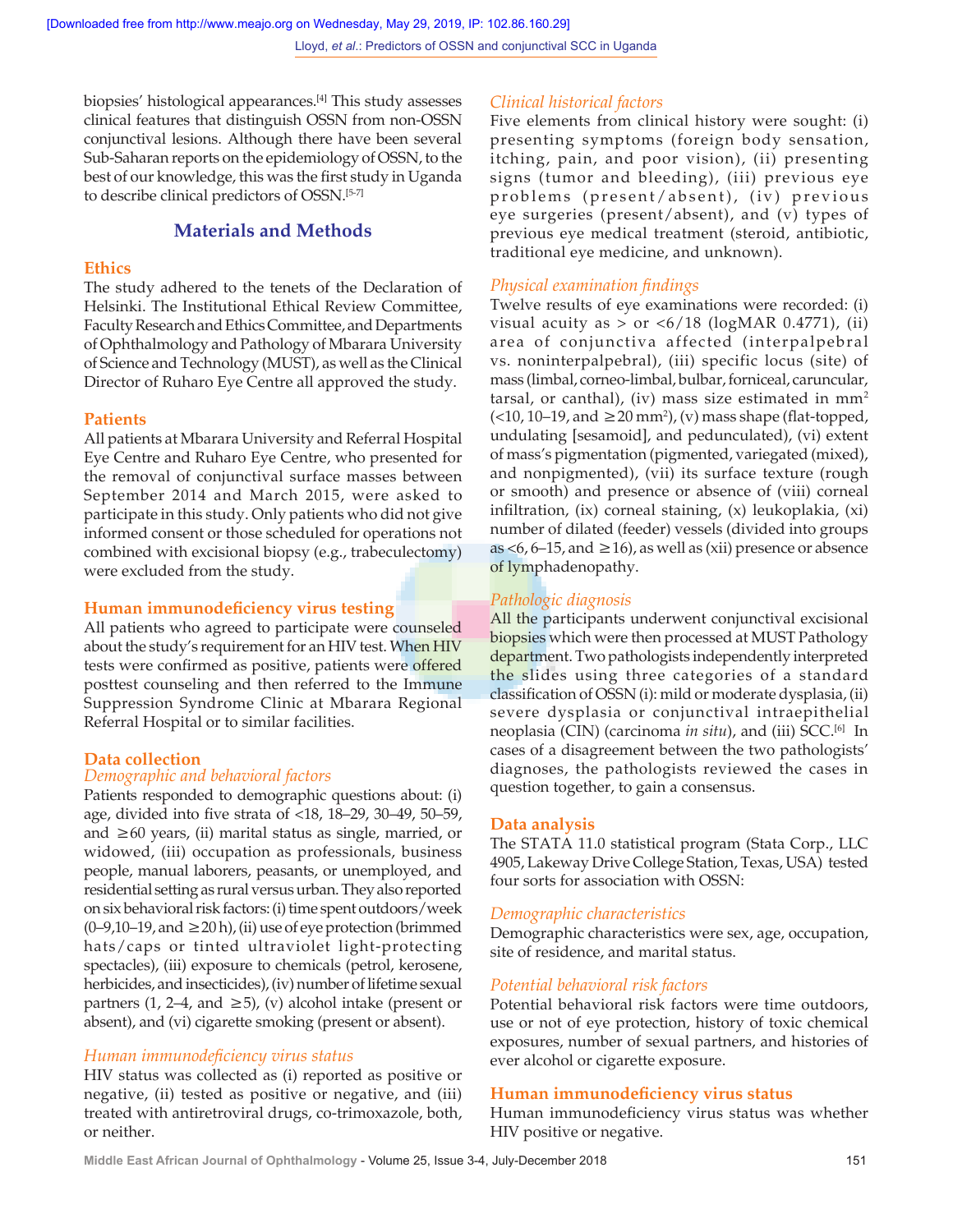# **Physical examination findings**

Physical examination findings were visual acuity, interpalpebral versus nonpalpebral location, specific tumor site, shape, pigmentation, and surface (ir) regularity, and a number of feeder vessels.

In association tests, first, bi-variance analyses used two‑way tables with measures of bivariate association (Chi‑square); second, factors with associations at a level of *P* < 0.05 were included in multiple logistic regression models; and third, results of the simplest significant model to established factors firmly associated with OSSN and SCC were reported.

#### **Results**

Of 218 biopsies excised from 201 patients during the 7‑month study period, 212 biopsies from 195 patients were histologically examined. Eight patients had separate nasal and temporal ocular surface tumors excised from a single eye; seven patients had one ocular surface tumor removed from the right and one from the left eye. One patient had nasal and temporal tumors excised from one eye and a (third) nasal tumor excised from the other eye. The rest of the patients (179) had single biopsies from one eye. Hence, during the 7 months study period, 212 biopsies were harvested from 203 eyes of 195 patients.

#### **Demographic characteristics**

The 195 participants had a median age of 48 years, only 18% were  $\langle 30 \rangle$  years, slightly more than a third  $(34\%)$ were in the 30–49-year-old age group, and a similar number (also 34%) in the oldest ≥60-year-old age group. The ratio of women:men was 1.2:1. Most patients were married (64%), peasants (66%), and lived in rural settings (76%).

#### **Behavioral characteristics**

Nearly 87% of the participants spent more than 20 h/week outdoors, but only 10% used eye protection when outside. Slightly more than a third (34%) reported exposure to at least one of petrol, kerosene, pesticides, or insecticides. Almost 47% of the participants reported a history of alcohol intake, but only 21% reported ever smoking cigarettes. Regarding a number of sexual partners, almost three‑quarters of patients (74%) fell into two groups: 42% reported having only one partner and 32% reported having had between two and four partners.

#### **Human immunodeficiency virus status of patients**

Of 195 participants in the study, 137 (70%) reported having been tested previously for HIV. Of these, 112 (82%) reported negative previous results. About 180/195 (92%) of patients were tested at the time of study entry. Of these, 152 (84%) had negative results. Almost 25/28 (89%) of test‑positive patients reported

treatment status: 16 (64%) were on both antiretroviral treatment and co-trimoxazole, 7 (28%) were on co‑trimoxazole only, and one patient each received only antiretroviral treatment or no therapy (4% each). There were three new patients who had previously not been aware of their HIV status and were therefore not on any treatment. Prevalence of HIV was higher among those with SCC (42.86%) than among those with OSSN (17.27%).

#### **Presenting complaints**

Thirty patients were asymptomatic (i.e., patients scheduled for cataract surgery with a coincidental detection of an ocular surface mass), 15% of patients complained primarily of the conjunctival mass itself, 13% reported eye pain, 9% complained of poor vision, 8% of foreign body sensation, and 5% of itching.

#### **Previous ophthalmologic history**

Forty-five percent of patients reported previous eye conditions. Most of these (39% of the entire group) had received medical treatment and 12% had undergone eye surgery. In the medical treatment group, 42% had received treatment of unknown sorts, 34% steroid preparations, 13% traditional eye remedies, and 11% antibiotics.

# **Ophthalmological examination**

Table 1 shows the ophthalmic examination findings of the participants. In the affected eye (excluding 56 patients with cataracts), more than 4 of 5 (81%) patients had a visual acuity better or equal to  $6/18$  (or logMAR  $\geq$  0.4771). Most masses were interpalpebral (79%), their locations either corneolimbal (44%) or limbal (38%), their size ≥10 mm<sup>2</sup>, and the number of dilated vessels feeding the mass <6 (68%). The surfaces of most masses were smooth (69%) and their surface shape sesamoid (63%). About half of the masses (52%) were pigmented, slightly <½ (45%) showed corneal infiltration, between a fourth and a fifth (23%) showed leukoplakia, and 15% corneal staining. Lymphadenopathy was associated with conjunctival mass in 76% of patients.

# **Histological examination results**

Three-quarters of all biopsies  $(147/212: 69.3\%)$ revealed benign lesions (pinguecula and pterygium). Sixty-one of the 65 (93.8%) histologically confirmed neoplastic lesions were either SCC (46/61: 75.4%) or OSSN (15/61: 24.5%).

#### **Features associated with ocular surface squamous neoplasia on initial bivariate analysis**

Table2 shows features which were initially associated with OSSN. Among seven demographic variables (age, sex, marital status, occupation, and occupational location),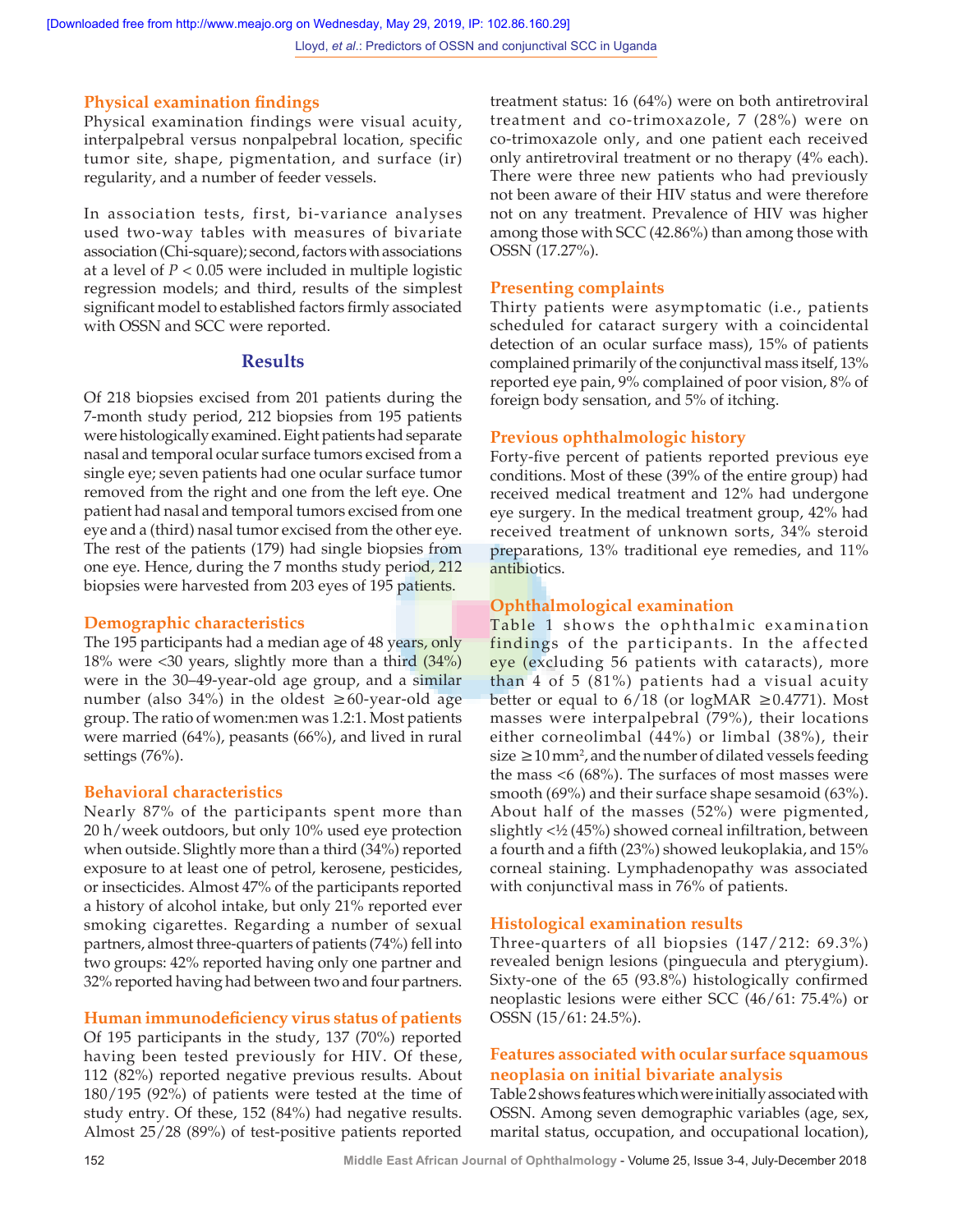| among paruoipanto (n-414)        |                            |             |
|----------------------------------|----------------------------|-------------|
| <b>Clinical feature</b>          | <b>Classification</b>      | $n$ (%)     |
| Presenting visual acuity of      | < 6/18                     | 27 (19.42)  |
| affected eyes                    | (or logMAR<0.4771)         |             |
| $(n=139,$ we excluded vision of  | $\geq 6/18$                | 112 (80.58) |
| those with cataract)             | (or $logMAR \geq 0.4771$ ) |             |
| Affected area of conjunctiva     | Inter-palpebral            | 167 (78.77) |
|                                  | Noninterpalpebral          | 45 (21.23)  |
| Site of tumor                    | Limbal                     | 81 (38.21)  |
|                                  | Corneal-limbal             | 93 (43.87)  |
|                                  | <b>Bulbar</b>              | 24 (11.32)  |
|                                  | Forniceal                  | 3(1.42)     |
|                                  | Caruncular                 | 1(0.47)     |
|                                  | Tarsal                     | 9(4.25)     |
|                                  | Canthal                    | 1(0.47)     |
| Tumor size (mm <sup>2</sup> )    | < 10                       | 54 (25.47)  |
|                                  | $10 - 19$                  | 74 (34.91)  |
|                                  | $\geq$ 20                  | 84 (39.62)  |
| Tumor shape                      | Flat-topped                | 64 (30.19)  |
|                                  | Sesamoid                   | 133 (62.74) |
|                                  | Pedunculated               | 15(7.08)    |
| Degree of pigmentation of        | Pigmented                  | 16 (7.55)   |
| tumor                            | Mixed                      | 85 (40.09)  |
|                                  | Nonpigmented               | 111 (52.36) |
| Tumor surface texture            | Rough                      | 65 (30.66)  |
|                                  | Smooth                     | 147 (69.34) |
| Presence of corneal infiltration | Yes                        | 96 (45.28)  |
| Presence of corneal staining     | Yes                        | 32 (15.09)  |
| Presence of leukoplakia          | Yes                        | 48 (22.64)  |
| Number of dilated (feeder)       | -6                         | 145 (68.40) |
| blood vessels                    | $6 - 15$                   | 62 (29.25)  |
|                                  | $\geq$ 16                  | 5(2.36)     |
| Presence of associated           | Yes                        | 161 (75.94) |
| lymphadenopathy                  |                            |             |

#### **Table 1: Distribution of physical examination features among participants (***n***=212)**

#### **Table 2: Physical examination features associated with ocular surface squamous neoplasia on bivariate analysis (***n***=212)**

Smooth 1.0

**cOR 95% CI** *P*

**category**

**Variable Variable** 

Tumor surface

2.6-10.1 <0.001 Rough 5.1 2.6-10.1 regularity No leukoplakia 1.0 Presence of 3.8‑23.3 <0.001 Leukoplakia 9.4 leukoplakia Number of feeder  $< 6$  1.0  $\geq 6$  1.9−6.7 <0.001 <br>2.6 3.5 1.9−6.7 blood vessels Presence of corneal No corneal 1.0 staining staining 0.0172 Corneal staining 2.6 1.1-6.0 Location of tumor Noninterpalpebral 1.0 1.6-6.3 <0.001<br>Interpalpebral 3.1 1.6-6.3 Tumor pigmentation No pigmentation 1.0 0.9-2.6 0.1197 Tumor 1.5 pigmentation present Tumor's longest <3 1.0 0.6‑5.0 diameter (mm) 3‑5.99 1.7 0.0676  $\geq 6$  3.0 1.0-9.0 Tumor shape Flat-topped 1.0 1.1-3.6 Sesamoid 1.9 0.0840 Pedunculated 1.2 0.4-3.7 Presence of corneal No infiltration 1.0 1.6 0.9-2.8 0.0819 infiltration Tumor area (mm<sup>2</sup>) ) <10 1.0 0.8‑3.2 10-19.99 1.6 0.2134  $\geq$ 20 1.9 0.9-3.8 Tumor site Limbal 1.0 0.9-3.0 0.2050 Corneo-limbal 1.6 0.6-4.0<br>Bulbar 1.6 ... **Bulbar** Others 0.6 0.2-2.0 1.0 Presence of No associated lymphadenopathy Examples to pathy<br>Lymphadenopathy 1.0 0.5-1.9 0.9855 lymphadenopathy 1.0 present

LogMAR: Logarithm minimum angle of resolution

only older age correlated with OSSN. Among the 9 elements from clinical history, three  $-$  (i) presenting complaint of an ocular tumor, (ii) previous disease in the affected eye, and (iii) history of cigarette smoking – were significantly associated with OSSN. Five of 12 tested physical findings initially correlated significantly with OSSN: (i) rough tumor surface, (ii) leukoplakia, (iii)  $\geq$ 6 feeder vessels, (iv) interpalpebral location, and (v) corneal staining.

# **Multivariate analysis for associations with ocular surface squamous neoplasia**

Only three gross findings – (i) rough tumor surface (adjusted odds ratio [aOR] = 4.4, 95% confidence interval [CI]: 2.2–9.1), (ii) six or more feeder vessels (aOR = 2.6, 95% CI: 1.3–5.2), and (iii) interpalpebral tumor location (aOR = 3.3, 95% CI: 1.5–7.1) – were significantly associated with OSSN on multivariate analysis.

OR: Odds ratio, CI: Confidence interval

#### **Features associated with squamous cell carcinoma on initial bivariate analysis**

Table3 shows features initially associated with SCC. Among all the demographic, behavioral, and clinical-historical variables tested on bivariate analysis, only (i) increased age and (ii) pain or tumor as presenting complaints correlated significantly with SCC. Among 12 physical examination findings tested, 7 correlated significantly with SCC on bivariate analysis: (i) tumor surface roughness, (ii) leukoplakia, (iii) sesamoid tumor surface shape, (iv)  $\geq 6$ feeder vessels, (v) corneal staining, (vi) tumor area  $\geq 20$ mm2 , and (vii) corneal infiltration.

# **Multivariate analysis for associations with squamous cell carcinoma**

After adjusting for age, presenting complaint, and all other variables significant on bivariate analysis, only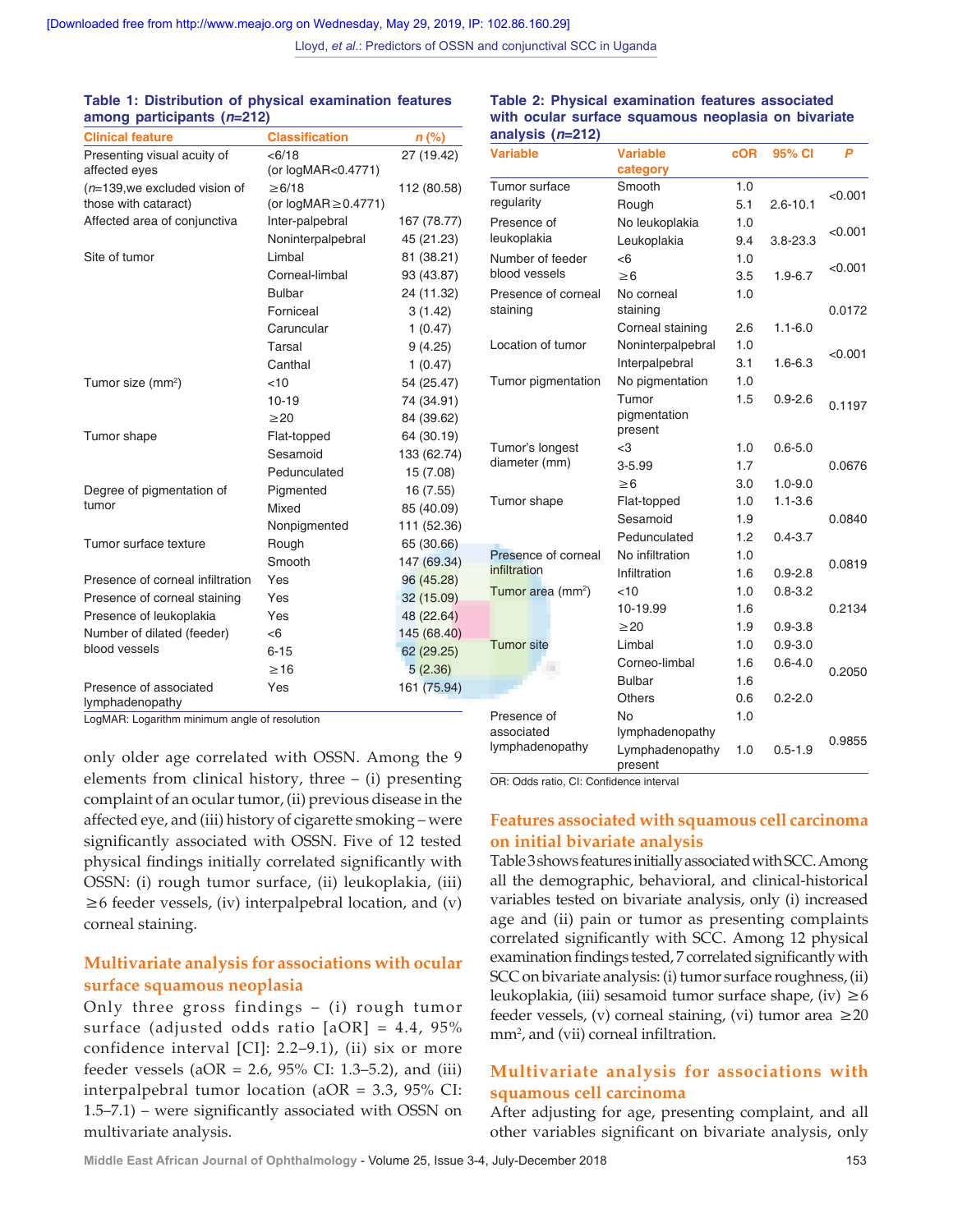#### **Table 3: Features from physical examination associated with squamous cell carcinoma on bivariate analysis (***n***=212)**

| <b>Variable</b>               | <b>Classification</b> | <b>cOR</b> | 95% CI       | P       |  |
|-------------------------------|-----------------------|------------|--------------|---------|--|
| Tumor surface                 | Smooth                | 1.0        |              | < 0.001 |  |
| regularity                    | Rough                 | 34.6       | 7.8-153.4    |         |  |
| Presence of                   | No leukoplakia        | 1.0        |              | < 0.001 |  |
| leukoplakia                   | Leukoplakia           | 19.1       | 6.6-55.3     |         |  |
| Number of feeder              | <6                    | 1.0        |              | 0.0021  |  |
| blood vessels                 | $\geq 6$              | 4.0        | $1.6 - 9.8$  |         |  |
| Presence of corneal           | No corneal            | 1.0        |              |         |  |
| staining                      | staining              |            |              | 0.0025  |  |
|                               | Corneal staining      | 4.6        | $1.8 - 11.9$ |         |  |
| Location of tumor             | Noninterpalpebral     | 1.0        |              | 0.6266  |  |
|                               | Interpalpebral        | 1.3        | $0.4 - 4.1$  |         |  |
| Tumor pigmentation            | No pigmentation       | 1.0        |              |         |  |
|                               | Pigmentation          | 2.2        | $0.9 - 5.5$  | 0.0726  |  |
|                               | present               |            |              |         |  |
| Tumor's longest               | $<$ 3                 | 1.0        | $0.1 - 9.3$  |         |  |
| diameter (mm)                 | $3 - 5.99$            | 1.1        |              | 0.0641  |  |
|                               | $\geq 6$              | 3.3        | $0.4 - 27.1$ |         |  |
| Tumor shape                   | Flat-topped           | 1.0        |              | < 0.001 |  |
|                               | Sesamoid              | 12.5       | 1.6-94.9     |         |  |
| Presence of corneal           | No infiltration       | 1.0        |              | 0.0417  |  |
| infiltration                  | Infiltration          | 2.5        | $1.0 - 6.2$  |         |  |
| Tumor area (mm <sup>2</sup> ) | < 10                  | 1.0        | $0.3 - 8.4$  |         |  |
|                               | 10-19.99              | 1.5        |              | 0.0032  |  |
|                               | $\geq$ 20             | 6.4        | $1.4 - 29.3$ |         |  |
| Tumor site                    | Limbal                | 1.0        | $0.8 - 6.1$  |         |  |
|                               | Corneo-limbal         | 2.2        |              | 0.2743  |  |
|                               | <b>Bulbar</b>         | 1.8        | $0.4 - 7.8$  |         |  |
| Presence of                   | Absent                | 1.0        |              |         |  |
| associated                    | Present               | 0.6        | $0.2 - 1.4$  | 0.2191  |  |
| lymph-adenopathy              |                       |            |              |         |  |

OR: Odds ratio, CI: Confidence interval

**Table 4: Participants characteristics strongly associated with SCC on multivariate analysis (***n***=212)**

| <b>Variables</b>                       | cOR  | 95% CI    | aOR  | 95% CI    |       |
|----------------------------------------|------|-----------|------|-----------|-------|
| Tumor surface<br>regularity            |      |           |      |           |       |
| Smooth                                 | 1.0  |           |      |           | 0.001 |
| Rough                                  | 34.6 | 7.6-153.4 | 34.6 | 7.8-153.4 |       |
| OB: Odds ratio CI: Confidence interval |      |           |      |           |       |

OR: Odds ratio, CI: Confidence interval

rough tumor surface emerged as a physical finding significantly associated with SCC on multivariant analysis.

#### **Discussion**

Regarding conjunctival OSSN and SCC in Sub‑Saharan Africa, we (i) found no significant predictors among demographic, behavioral, and historical risk factors, (ii) quantified amplification of OSSN/SCC by HIV as less than in previous studies, and (iii) demonstrated that rough tumor surface, six or more feeder vessels, and interpalpebral location predict OSSN, while rough tumor surface predicts SCC.

The risk factors for OSSN, older age, tumor as presenting complaint, previous disease in the affected eye, and history of cigarette smoking correlated on bivariate analysis but not on multivariate analysis. For SCC, increased age, positive HIV status, pain, or tumor on presentation correlated on bivariate but not on multivariate analysis. A 2009 Ugandan study also found no significant association on a multivariate analysis between SCC and age, sex, educational level, cigarette smoking, or outdoor occupation.<sup>[7]</sup> Our study showed no relationship between chronic conjunctival disease and OSSN, contrary to a 1999 Tanzanian series [Table 4].<sup>[8]</sup>

Multivariate analysis did not show an association between daytime spent outdoors and OSSN/SCC: in contrast, one previous Ugandan study found 7 h outdoors/week associated with OSSN and another found more than 10 h outdoors per week associated with SCC.<sup>[2,9,10]</sup> Our failure to find such associations is likely due to only 13.8% of our patients spending *<*20 h/week outdoors: a few unexposed subjects reduce the power of exposed versus unexposed patient comparisons. Being *asymptomatic* failed to exclude ocular surface masses from being OSSN/SCC. Waddell *et al*. also found that 76% of their HIV‑positive patients with OSSN were asymptomatic.[9]

HIV prevalence was lower in this study than in previous Ugandan OSSN/SCC series. Twenty years ago, Waddell *et al*. found that 64% of OSSN patients were HIV positive, as opposed to 31% of controls.[11] Among our OSSN patients, 17.3% were HIV positive versus 11.3% positivity in non‑OSSN patients. In Ateenyi‑Agaba's 2009 study, 85% of SCC patients were HIV positive versus 45% of controls.[7] In our study, SCC patient HIV positivity was 42.9% versus 12% in patients negative for SCC. HIV positivity continued to associate with invasive behavior: HIV positivity in patients with invasive SCC was 42.9%, more than twice the rate of the 17.3% in all OSSN patients. Perhaps, free antiretroviral therapy in Uganda has dampened HIV‑amplified progression of conjunctival dysplasia to SCC.[12]

In consideration of conjunctival findings, previous East African studies reported that OSSN masses had more feeder vessels, leukoplakia, gelatinous appearance, [8] and interpalpebral locations than did benign masses.[2,8] In our series, leukoplakia and six or more feeder vessels joined tumor surface irregularity, corneal staining, and sesamoid tumor shape, as associated with OSSN on bivariate analysis, but only rough tumor surface, six or more feeder vessels, and interpalpebral location of tumor remained associated with OSSN on multivariate